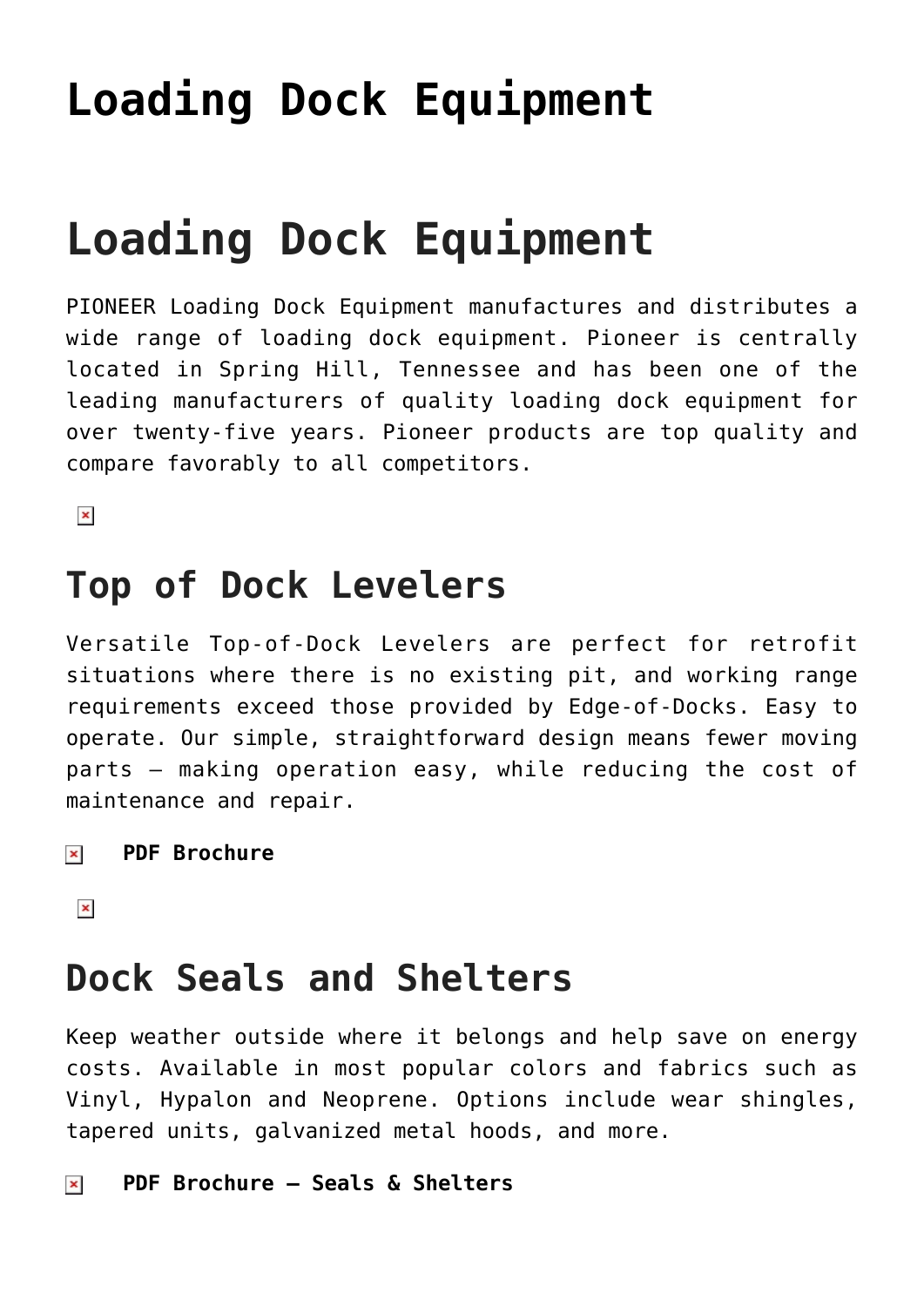$\pmb{\times}$ 

# **Pit Levelers**

Durable PIONEER Levelers are available in virtually every length, width and capacity configuration. Safe. Dependable PIONEER products put safety first, providing maintenance struts as a standard feature on all P-Series Levelers.

**[PDF Brochure – Hydraulic](http://msdoorways.com/wp-content/uploads/2015/04/Hydraulic-Pit-Leveler.pdf)**  $\pmb{\times}$ 

**[PDF Brochure – Mechanical](http://msdoorways.com/wp-content/uploads/2015/04/mechanical-Pit-Leveler.pdf)**

 $\pmb{\times}$ 

### **Edge of Dock Levelers**

Rugged, Edge-of-Dock Levelers are available in standard capacities up to 30,000 lbs. in 66″ or 72″ widths. PIONEER also provides 78″ and 84″ width models. All models are available with or without bump blocks. Long-Lasting. Fine crafted PIONEER Levelers offer maximum deck strength and durability to help eliminate deck failure.

#### **[PDF Brochure](http://msdoorways.com/wp-content/uploads/2015/04/Edge-of-Dock-Leveler.pdf)** $\pmb{\times}$